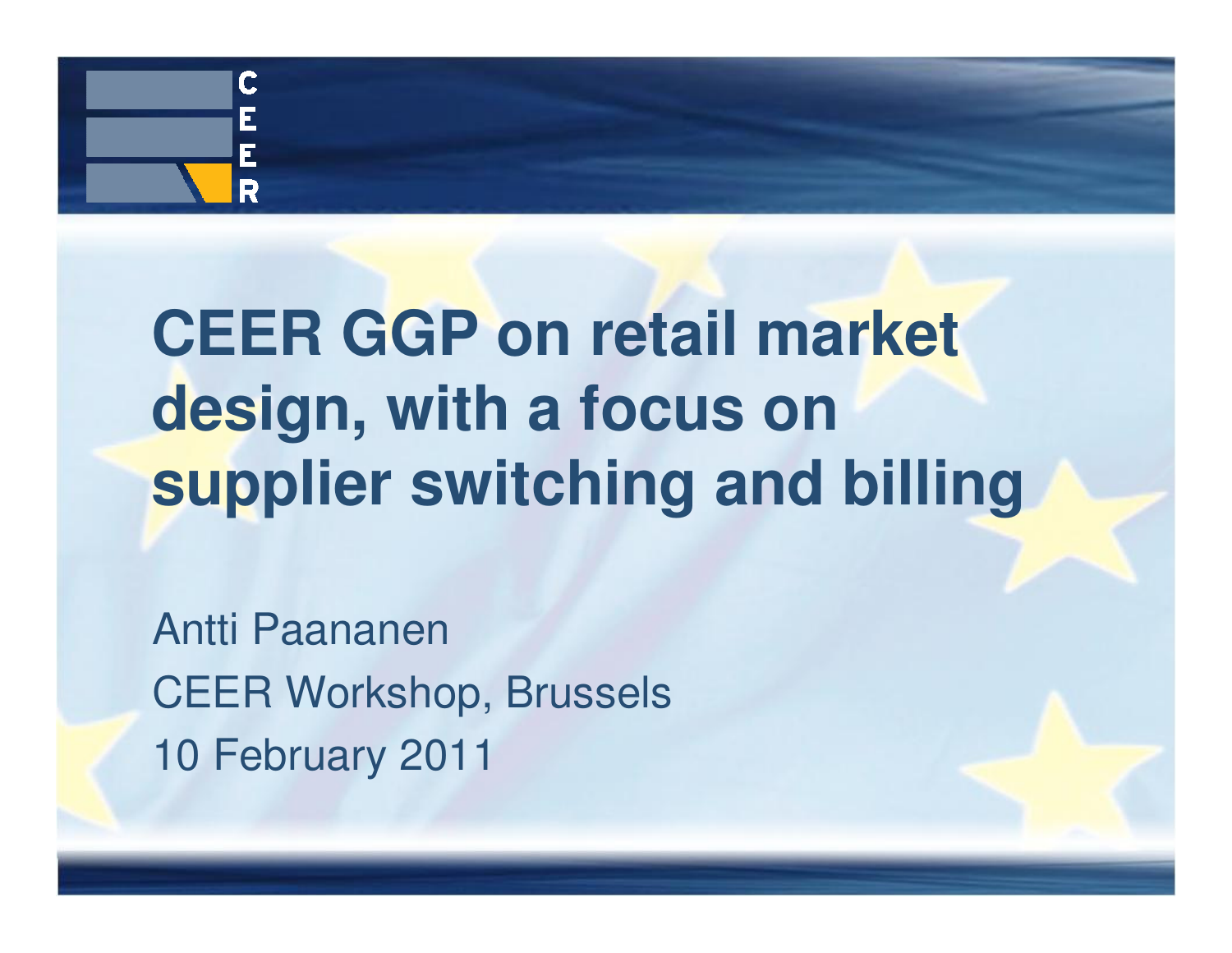

## **Background**

Following the 3rd London Forum, CEER will embark on the follow-up to the Retail Market Design report presented by the EC. The GGP will address the roles and responsibilities of market players, including the DSOs´ role as neutral market facilitators.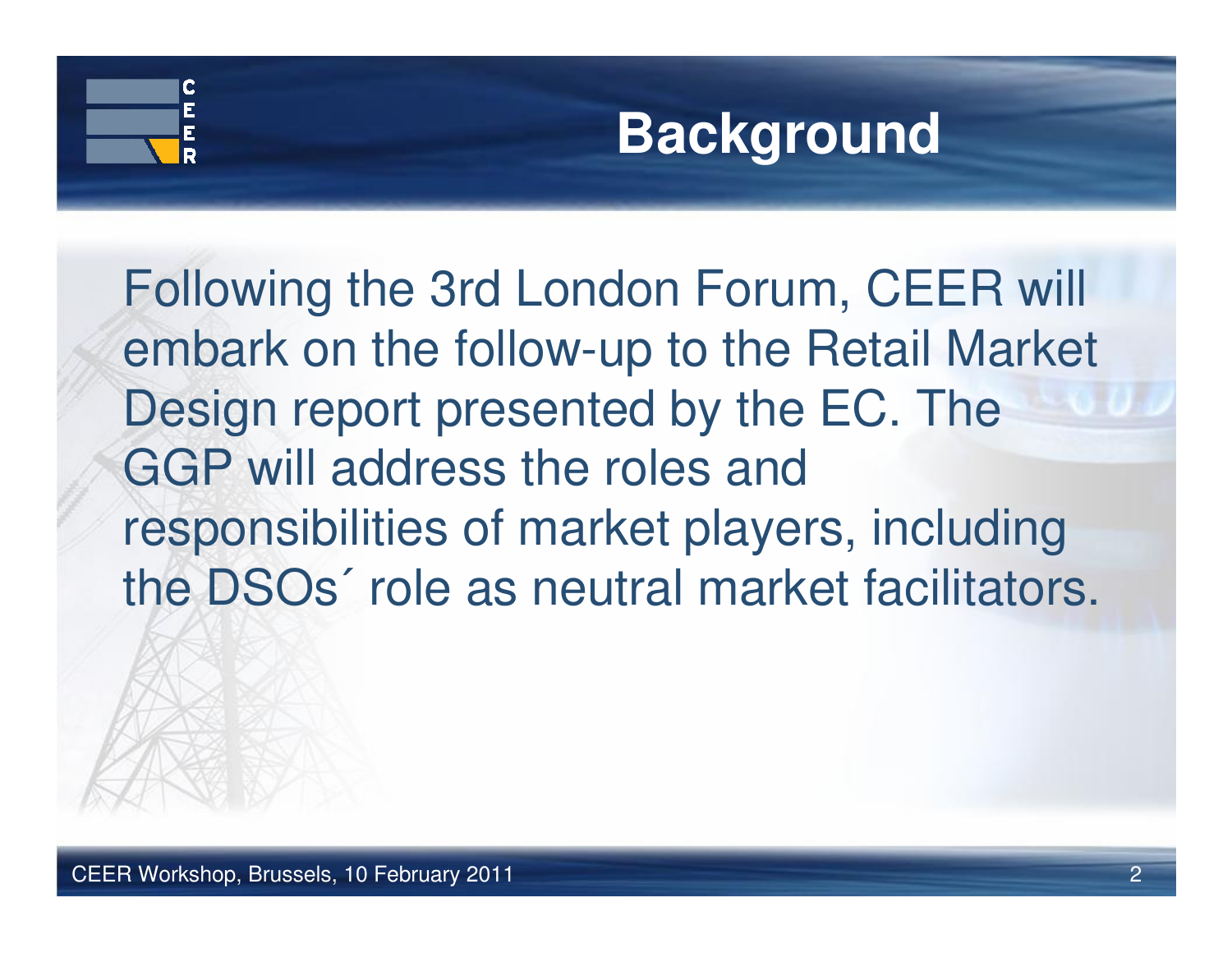## **Retail Market Design**

#### •The definition of the retail market design:

"Clearly defined roles and responsibilities of different market actors, the processes between them and the framework for empowering customers"

C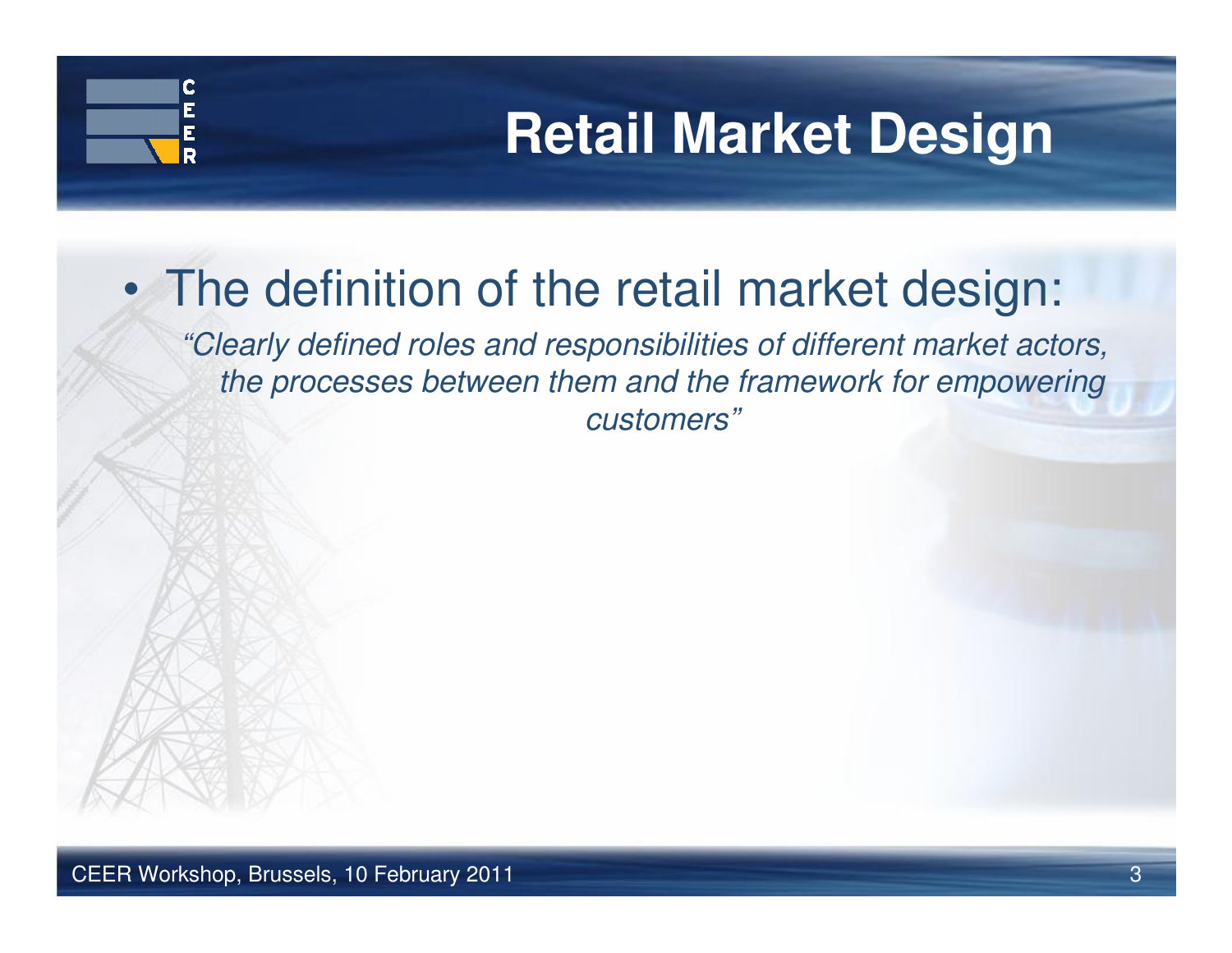

# **Role of the Retail Market Design**

- • The key issue in the development of national (and international) retail markets
	- Defines the concept of the electricity/gas market
- • Layers of the retail market design1.Definition of the retail market model;2.Definition of the business processes; 3.Contracts between the market participants (including also customers)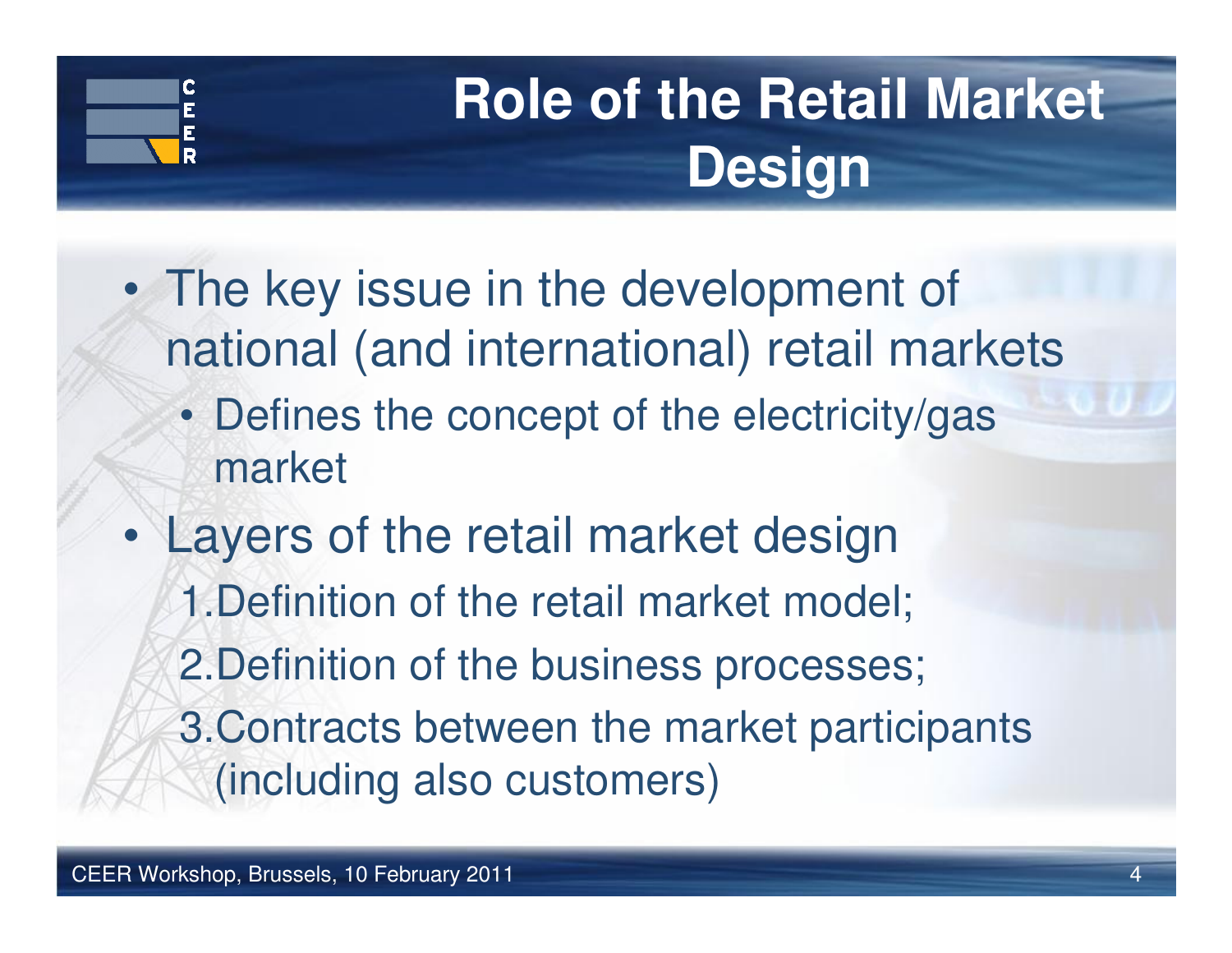# **Key Topics**

- • Definition of the retail market model
	- Customer interface model
	- Roles and responsibilities of different market actors (DSOs, TSOs, suppliers, BRPs etc)
	- Customer empowerment rules
- • Definition of the (key) business processes
	- E.g. Making and ending contracts, Billing, Supplier switching, Moving, Metering, etc

C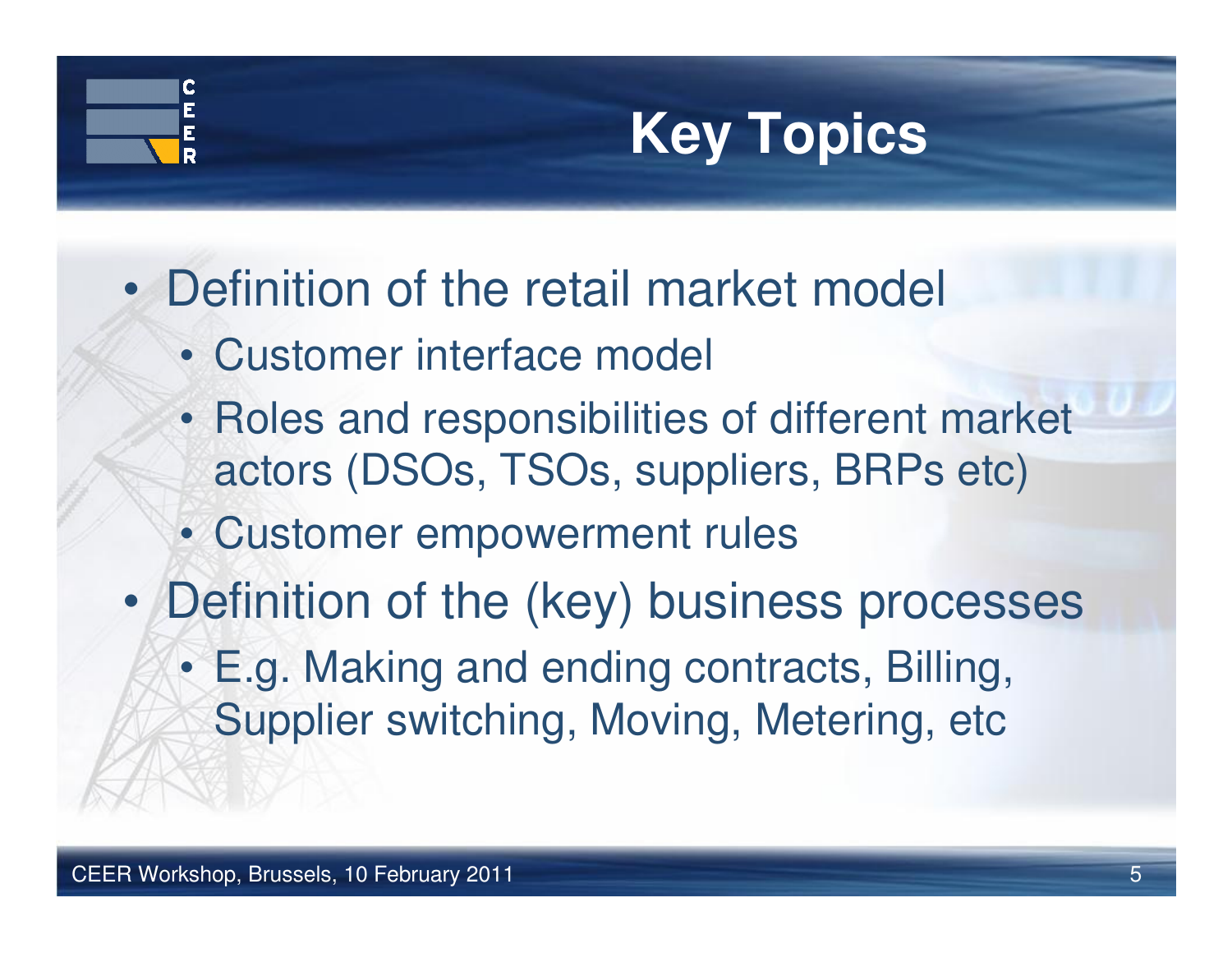

# **Draft scope of the CEER GGP**

- • Detailed GGP
	- Customer interface model(?)
	- Roles and responsibilities of market actors
	- Supplier switching process (updated), new for gas
	- Billing process
- • General level description
	- Empowering customers (dealt with other documents)
	- Other business processes
	- Contracts between market participants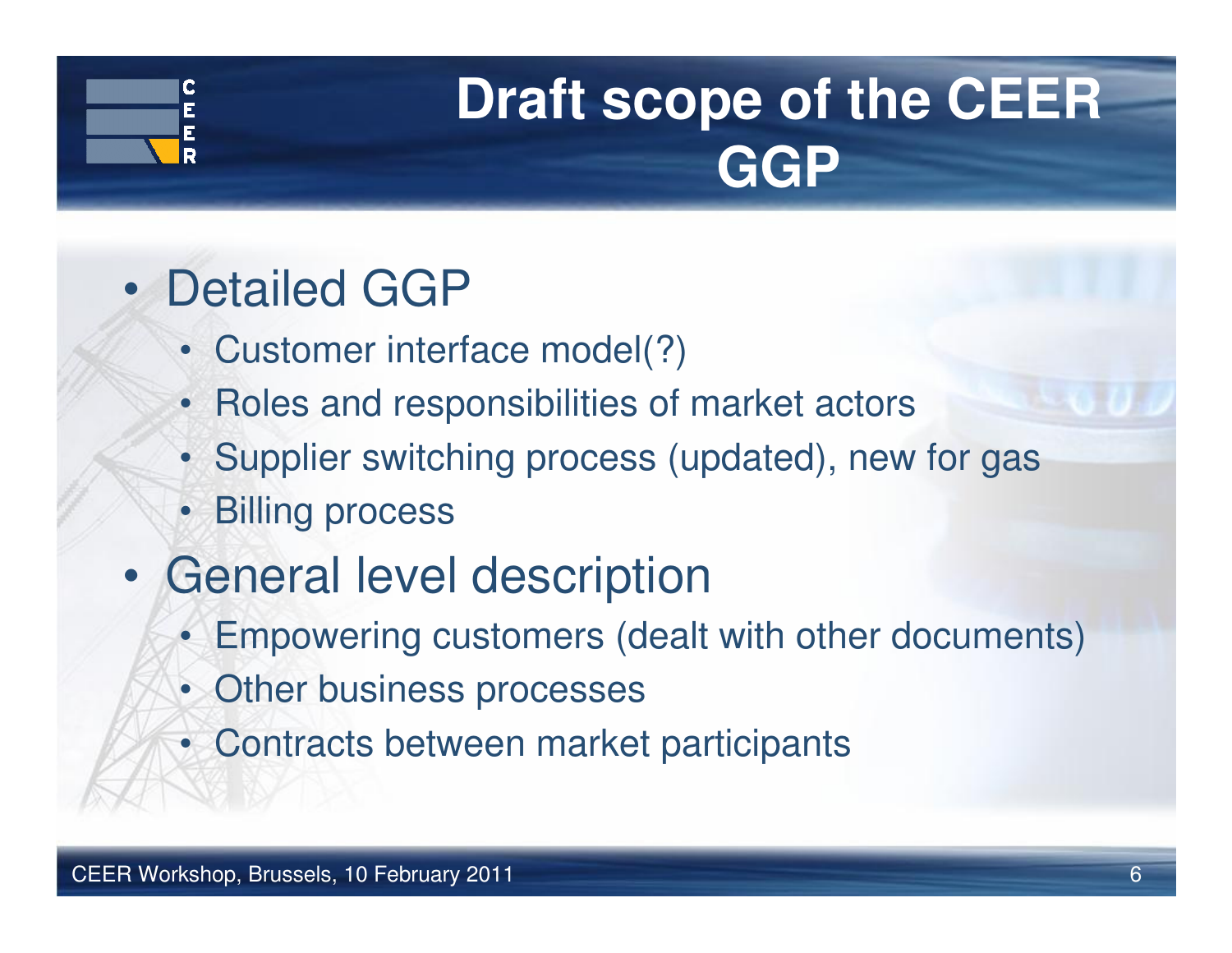# **Tentative Timetable**

- **Spring/summer 2011** Public Consultation
- •**After public consultation** hearing with respondents
- •**End of October: Presentation at London Forum**
- •**Final report** by end of 2011

C